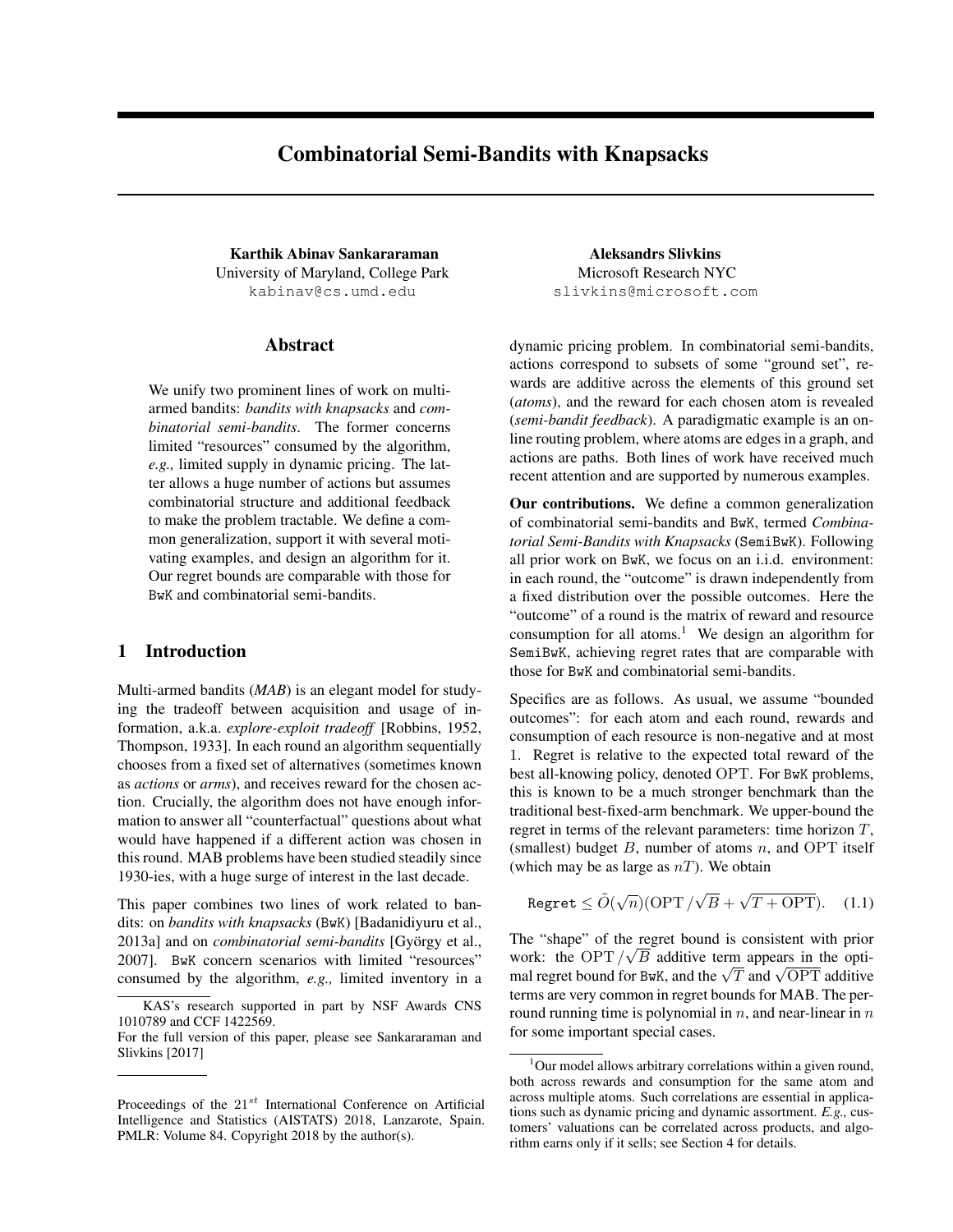Our regret bound is optimal up to polylog factors for paradigmatic special cases. BwK is a special case when actions are atoms. For  $\text{OPT} > \Omega(T)$ , the regret bound becomes  $\tilde{O}(T\sqrt{n/B} + \sqrt{nT})$ , where *n* is the number of actions, which coincides with the lower bound from [Badanidiyuru et al., 2013a]. Combinatorial semi-bandits is a special case with  $B = nT$ . If all feasible subsets contain at most *k* atoms, we have OPT  $\leq kT$ , and the regret bound becomes  $\tilde{O}(\sqrt{knT})$ . This coincides with the  $\Omega(\sqrt{knT})$ lower bound from [Kveton et al., 2014].

Our main result assumes that the action set, *i.e.,* the family of feasible subsets of atoms, is described by a *matroid constraint*. <sup>2</sup> This is a rather general scenario which includes many paradigmatic special cases of combinatorial semi-bandits such as cardinality constraints, partition matroid constraints, and spanning tree constraints. We also assume that  $B > \tilde{\Omega}(n + \sqrt{nT})$ .

Our model captures several application scenarios, incl. dynamic pricing, dynamic assortment, repeated auctions, and repeated bidding. We work out these applications, and explain how our regret bounds improve over prior work.

Challenges and techniques. BwK problems are challenging compared to traditional MAB problems with i.i.d. rewards because it no longer suffices to look for the best action and/or optimize expected per-round rewards; instead, one essentially needs to look for a *distribution* over actions with optimal expected *total* reward across all rounds. Generic challenges in combinatorial semi-bandits concern handling exponentially many actions (both in terms of regret and in terms of the running time), and taking advantage of the additional feedback. And in SemiBwK, one needs to deal with distributions over subsets of atoms, rather than "just" with distributions over actions.

Our algorithm connects a technique from BwK and a randomized rounding technique from combinatorial optimization. (With *five* existing BwK algorithms and a wealth of approaches for combinatorial optimization, choosing the techniques is a part of the challenge.)

We build on a BwK algorithm from Agrawal and Devanur [2014a], which combines linear relaxations and a wellknown "optimism-under-uncertainty" paradigm. A generalization of this algorithm to SemiBwK results in a fractional solution *x*, a vector over atoms. Randomized rounding converts *x* into a distribution over feasible subsets of atoms that equals  $x$  in expectation. It is crucial (and challenging) to ensure that this distribution contains enough randomness so as to admit concentration bounds not only across rounds, but also across atoms. Our analysis "opens up" a fairly technical proof from prior work and intertwines it with a new argument based on negative correlation.

We present our algorithm and analysis so as to "plug in" any suitable randomized rounding technique. This makes our presentation more lucid, and also leads to faster running times for some important special cases.

Solving SemiBwK using prior work. Solving SemiBwK using an algorithm for BwK would result in a regret bound like (1.1) with *n* replaced with the number of actions. The latter could be on the order of  $n^k$  if each action can consist of at most *k* atoms, or perhaps even exponential in *n*.

SemiBwK can be solved as a special case of a much more general *linear-contextual* extension of BwK from Agrawal and Devanur [2014a, 2016]. In their model, an algorithm takes advantage of the combinatorial structure of actions, yet it ignores the additional feedback from the atoms. Their regret bounds have a worse dependence on the parameters, and apply for a much more limited range of parameters. Further, their per-round running time is linear in the number of actions, which is often prohibitively large.

To compare the regret bounds, let us focus on instances of SemiBwK in which at most one unit of each resource is consumed in each round. (This is the case in all our motivating applications, except repeated bidding.) Then Agrawal and Devanur [2014a, 2016] assume  $B > \sqrt{n} T^{3/4}$ , and achieve regret  $\tilde{O}(n\sqrt{T}\frac{\text{OPT}}{B} + n^2\sqrt{T})$ . <sup>3</sup> It is easy to see that we improve upon the range and upon both summands. In particular, we improve both summands by the factor of  $n\sqrt{n}$  in a lucid special case when  $B > \Omega(T)$  and OPT  $< O(T)$ .<sup>4</sup>

We run simulations to compare our algorithm against prior work on BwK and combinatorial semi-bandits.

Related work. Multi-armed bandits have been studied since Thompson [1933] in Operations Research, Economics, and several branches of Computer Science, see [Gittins et al., 2011, Bubeck and Cesa-Bianchi, 2012] for background. Among broad directions in MAB, most relevant is MAB with i.i.d. rewards, starting from [Lai and Robbins, 1985, Auer et al., 2002].

Bandits with Knapsacks (BwK) were first introduced by Badanidiyuru et al. [2013a] as a common generalization of several models from prior work and many other motivating examples. Subsequent papers extended BwK to "smoother" resource constraints and introduced several new algorithms [Agrawal and Devanur, 2014a], and generalized BwK to

<sup>&</sup>lt;sup>2</sup>Matroid is a standard notion in combinatorial optimization which abstracts and generalizes linear independence.

<sup>&</sup>lt;sup>3</sup>Agrawal and Devanur [2014a, 2016] state regret bound with term  $+n\sqrt{T}$  rather than  $+n^2\sqrt{T}$ , but they assume that per-round rewards lie in [0*,* 1]. Since per-round rewards can be as large as *n* in our setting, we need to scale down all rewards by a factor of *n*, apply their regret bound, and then scale back, which results in the regret bound with  $+n^2\sqrt{T}$ . When per-round consumption can be as large as *n*, regret bound from Agrawal and Devanur [2014a, 2016] becomes  $\tilde{O}(n^2 \text{ OPT } \sqrt{T}/B + n^2\sqrt{T})$  due to rescaling.

<sup>&</sup>lt;sup>4</sup>In prior work on combinatorial bandits (without constraints), semi-bandit feedback improves regret bound by a factor of  $\sqrt{n}$ , see the discussion in Kveton et al. [2015b].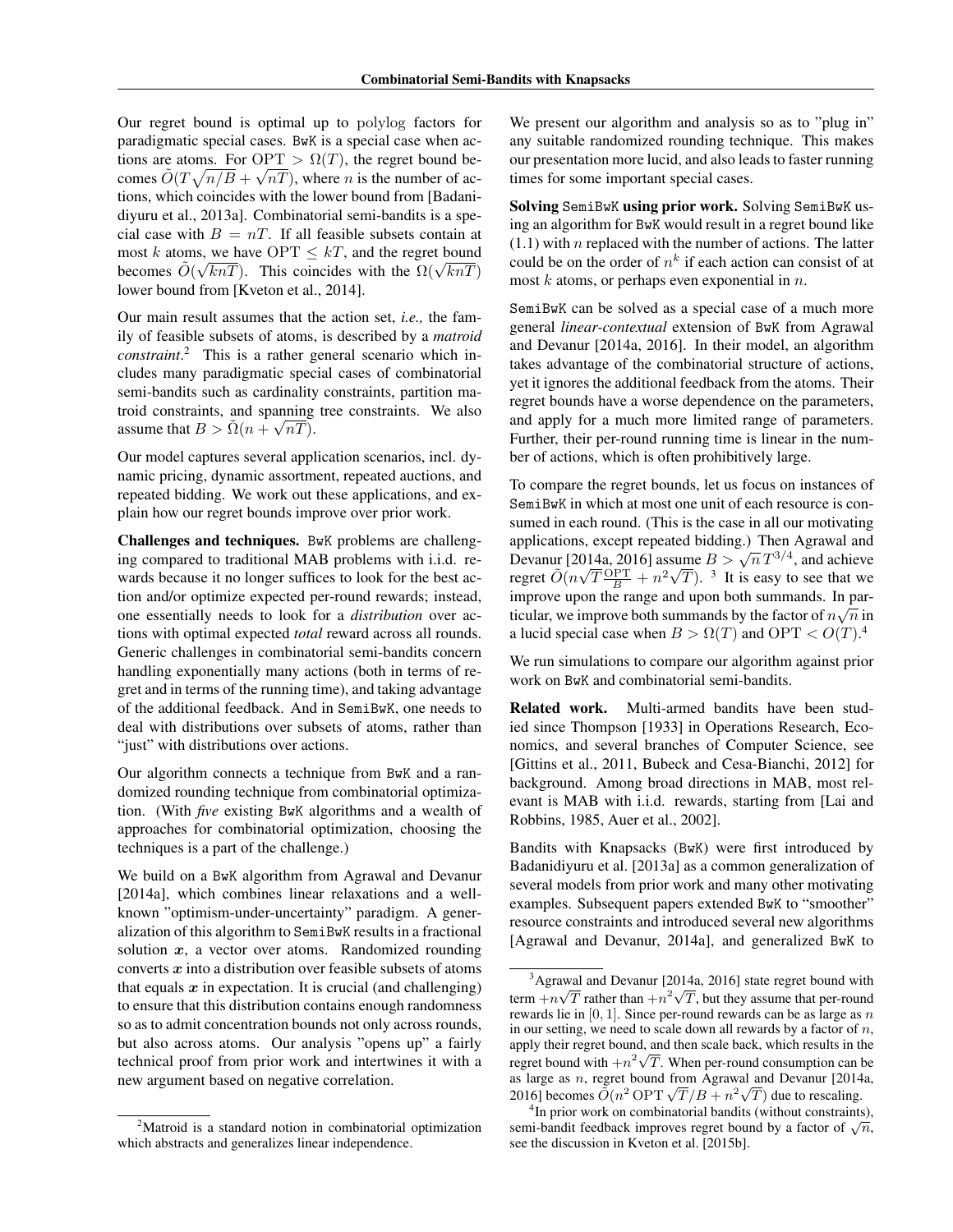contextual bandits [Badanidiyuru et al., 2014, Agrawal et al., 2016, Agrawal and Devanur, 2016]. All prior work on BwK and special cases thereof assumed i.i.d. outcomes.

Special cases of BwK include dynamic pricing with limited supply [Babaioff et al., 2015, Besbes and Zeevi, 2009, 2012, Wang et al., 2014], dynamic procurement on a budget [Badanidiyuru et al., 2012, Singla and Krause, 2013, Slivkins and Vaughan, 2013], dynamic ad allocation with advertiser budgets [Slivkins, 2013], and bandits with a single deterministic resource [Guha and Munagala, 2007, Gupta et al., 2011, Tran-Thanh et al., 2010, 2012]. Some special cases admit instance-dependent logarithmic regret bounds [Xia et al., 2016b,a, Combes et al., 2015a, Slivkins, 2013] when there is only one bounded resource and unbounded time, or when resource constraints do not bind across arms.

Combinatorial semi-bandits were studied by György et al. [2007], in the adversarial setting. In the i.i.d. setting, in a series of works by [Anantharam et al., 1987, Gai et al., 2010, 2012, Chen et al., 2013, Kveton et al., 2015b, Combes et al., 2015b], an optimal algorithm was achieved. This result was then extended to atoms with linear rewards by Wen et al. [2015]. Kveton et al. [2014] obtained improved results for the special case when action set is described by a matroid. Some other works studied a closely related "cascade model", where the ordering of atoms matters [Kveton et al., 2015a, Katariya et al., 2016, Zong et al., 2016]. Contextual semi-bandits have been studied in [Wen et al., 2015, Krishnamurthy et al., 2016].

Randomized rounding schemes (RRS) come from the literature on approximation algorithms in combinatorial optimization (see Williamson and Shmoys [2011], Papadimitriou and Steiglitz [1982] for background). RRS were introduced in Raghavan and Tompson [1987]. Subsequent work [Gandhi et al., 2006, Asadpour et al., 2010, Chekuri et al., 2010, 2011] developed RRS which correlate the rounded random variables so as to guarantee sharp concentration bounds.

Discussion. The basic model of multi-armed bandits can be extended in many distinct directions: what auxiliary information, if any, is revealed to the algorithm before it needs to make a decision, which feedback is revealed afterwards, which "process" are the rewards coming from, do they have some known structure that can be leveraged, are there global constraints on the algorithm, etc. While many real-life scenarios combine several directions, most existing work proceeds along only one or two. We believe it is important (and often quite challenging) to unify these lines of work. For example, an important recent result of Syrgkanis et al. [2016], Rakhlin and Sridharan [2016] combined "contextual" and "adversarial" bandits.

Organization of the paper. We formally define the model, describe the algorithm and the regret bounds, overview the analysis, discuss applications and examples, and overview the simulations. Due to the page limit, many details are deferred to the full version.

### 2 Our model and preliminaries

Our model, called *Semi-Bandits with Knapsacks* (SemiBwK) is a generalization of multi-armed bandits (henceforth, *MAB*) with i.i.d. rewards. As such, in each round  $t = 1, \ldots, T$ , an algorithm chooses an action  $S_t$ from a fixed set of actions *F*, and receives a reward  $\mu_t(S_t)$ for this action which is drawn independently from a fixed distribution that depends only on the chosen action. The number of rounds *T*, a.k.a. the *time horizon*, is known.

There are *d* resources being consumed by the algorithm. The algorithm starts out with budget  $B_i \geq 0$  of each resource *j*. All budgets are known to the algorithm. If in round *t* action  $S \in \mathcal{F}$  is chosen, the outcome of this round is not only the reward  $\mu_t(S)$  but the consumption  $C_t(S, j)$  of each resource  $j \in [d]$ . We refer to  $C_t(S) =$  $(C_t(S, j) : j \in [d])$  as the *consumption vector*.<sup>5</sup> Following prior work on BwK, we assume that all budgets are the same:  $B_j = B$  for all resources  $j$ .<sup>6</sup> Algorithm stops as soon as any one of the resources goes strictly below 0. The round in which this happens is called the stopping time and denoted  $\tau_{\text{stop}}$ . The reward collected in this last round does not count; so the total reward of the algorithm is rew  $= \sum_{t < \tau_{\text{stop}}} \mu_t(S_t).$ 

Actions correspond to subsets of a finite ground set *A*, with  $n = |A|$ ; we refer to elements of A as *atoms*. Thus, the set *F* of actions corresponds to the family of "feasible subsets" of *A*. The rewards and resource consumption is additive over the atoms: for each round *t* and each atom *a* there is a reward  $\mu_t(a) \in [0,1]$  and consumption vector  $C_t(a) \in [0,1]^d$  such that for each action  $S \subset \mathcal{F}$  it holds that  $\mu_t(S) = \sum_{a \in S} \mu_t(a)$  and  $\mathbf{C}_t(S) = \sum_{a \in S} \mathbf{C}_t(a)$ .

We assume the i.i.d. property across rounds, but allow arbitrary correlations within the same round. For a given round *t* we consider the  $n \times (d + 1)$  "outcome matrix"  $(\mu_t(a), \mathbf{C}_t(a) : a \in \mathcal{A})$ , which specifies rewards and resource consumption for all resources and all atoms. We assume that the outcome matrix is chosen independently from a fixed distribution  $\mathcal{D}_M$  over such matrices, which is not revealed to the algorithm. The mean rewards and mean consumption is denoted  $\mu(a) := \mathbb{E}[\mu_t(a)]$  and  $C(a) :=$  $\mathbb{E}[C_t(a)]$ . We extend the notation to actions, *i.e.*, to subsets of atoms:  $\mu(S) := \sum_{a \in S} \mu(a)$  and  $\mathbf{C}(S) := \sum_{a \in S} \mathbf{C}(a)$ .

An instance of SemiBwK consists of the action set  $\mathcal{F} \subset 2^{[n]}$ , the budgets  $\mathbf{B} = (B_i : j \in [d])$ , and the distribution  $\mathcal{D}_M$ .

<sup>&</sup>lt;sup>5</sup>We use bold font to indicate vectors and matrices.

<sup>&</sup>lt;sup>6</sup>This is w.l.o.g. because we can divide all consumption of each resource *j* by  $B_j / \min_{j' \in [d]} B_{j'}$ . Effectively, *B* is the smallest budget in the original problem instance.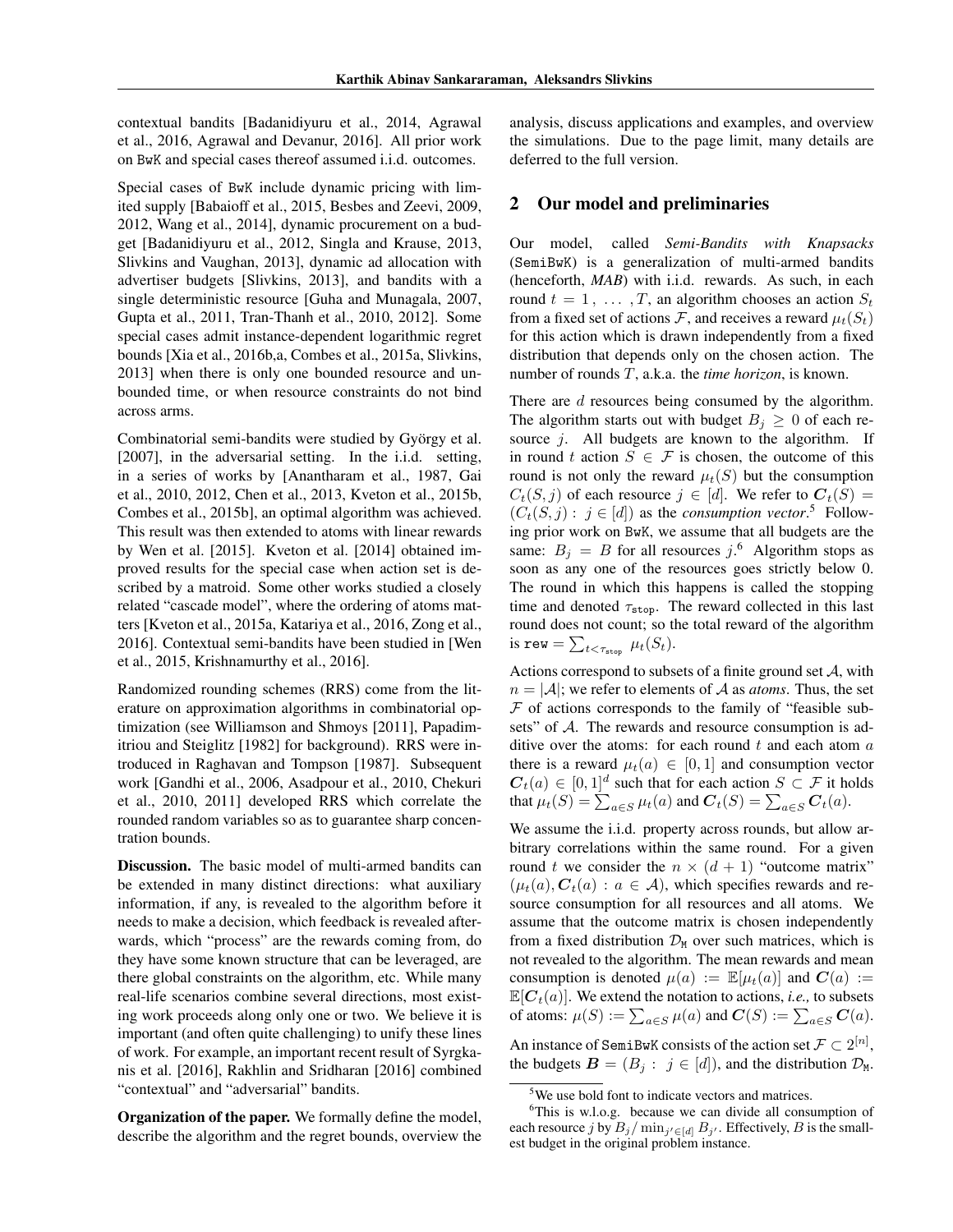The  $\mathcal F$  and  $\mathbf B$  are known to the algorithm, and  $\mathcal D_M$  is not. As explained in the introduction, SemiBwK subsumes *Bandits with Knapsacks* (BwK) and semi-bandits. BwK is the special case when  $F$  consists of singletons, and semi-bandits is the special case when all budgets are equal to  $B_i = nT$  (so that the resource consumption is irrelevant).

Following the prior work on BwK, we compete against the "optimal all-knowing algorithm": an algorithm that optimizes the expected total reward for a given problem instance; its expected total reward is denoted by OPT. As observed in Badanidiyuru et al. [2013a], OPT can be much larger (*e.g.,* factor of 2 larger) than the expected cumulative reward of the best action, for a variety of important special cases of BwK. Our goal is to minimize *regret*, defined as OPT minus algorithm's total reward.

**Combinatorial constraints.** Action set  $\mathcal F$  is given by a *combinatorial constraint*, *i.e.,* a family of subsets. Treating subsets of atoms as *n*-dimensional binary vectors,  $\mathcal F$  corresponds to a finite set of points in  $\mathbb{R}^n$ . We assume that the convex hull of  $\mathcal F$  forms a polytope in  $\mathbb R^n$ . In other words, there exists a set of linear constraints over  $\mathbb{R}^n$  whose set of feasible *integral* solutions is *F*. We call such *F linearizable*; the convex hull is called the polytope *induced* by *F*.

Our main result is for *matroid constraints*, a family of linearizable combinatorial constraints which subsumes several important special cases such as cardinality constraints, partition matroid constraints, spanning tree constraints and transversal constraints. Formally, *F* is a matroid if it contains the empty set, and satisfies two properties: (i) if  $F$ contains a subset *S*, then it also contains every subset of *S*, and (ii) for any two subsets  $S, S' \in \mathcal{F}$  with  $|S| > |S'|$  it holds that  $S' \cup \{a\} \in \mathcal{F}$  for each atom  $a \in S \setminus S'$ . See Appendix B for more background and examples.

We incorporate prior work on randomized rounding for linear programs. Consider a linearizable action set *F* with induced polytope  $P \subset [0, 1]^n$ . The *randomized rounding scheme* (henceforth, RRS) for  $F$  is an algorithm which inputs a feasible fractional solution  $x \in P$  and the linear equations describing *P*, and produces a random vector *Y* over *F*. We consider RRS's such that  $\mathbb{E}[Y] = x$  and *Y* is negatively correlated (see below for definition); we call such RRS's *negatively correlated*. Several such RRS are known: *e.g.,* for cardinality constraints and bipartite matching [Gandhi et al., 2006], for spanning trees [Asadpour et al., 2010], and for matroids [Chekuri et al., 2010].

**Negative correlation.** Let  $\mathcal{X} = (X_1, X_2, \ldots, X_m)$  denote a family of random variables which take values in [0*,* 1]. Let  $X := \frac{1}{m} \sum_{i=1}^{m} X_i$  be the average, and  $\mu := \mathbb{E}[X]$ .

Family *X* is called *negatively correlated* if

$$
\mathbb{E}\left[\prod_{i\in S} X_i\right] \leq \prod_{i\in S} \mathbb{E}[X_i] \quad \forall S \subseteq [m] \quad (2.1)
$$

$$
\mathbb{E}\left[\prod_{i\in S} (1 - X_i)\right] \leq \prod_{i\in S} \mathbb{E}[1 - X_i] \quad \forall S \subseteq [m] \quad (2.2)
$$

Independent random variables satisfy both properties with equality. For intuition: if  $X_1, X_2$  are Bernoulli and (2.1) is strict, then  $X_1$  is more likely to be 0 if  $X_2 = 1$ .

Negative correlation is a generalization of independence that allows for similar *concentration bounds*, *i.e.,* highprobability upper bounds on  $|X-\mu|$ . However, our analysis does not invoke them directly. Instead, we use a concentration bound given a closely related property:

$$
\mathbb{E}\left[\prod_{i\in S} X_i\right] \le \left(\frac{1}{2}\right)^{|S|} \quad \forall S \subseteq [m].\tag{2.3}
$$

Theorem 2.1. *If* (2.3)*, then for some absolute constant c,*

$$
\Pr[X \ge \frac{1}{2} + \eta] \le c \cdot e^{-2m\eta^2} \qquad (\forall \eta > 0) \qquad (2.4)
$$

This theorem easily follows from [Impagliazzo and Kabanets, 2010], see Appendix A in the full version.

**Confidence radius.** We bound deviations  $|X - \mu|$  in a way that gets sharper when  $\mu$  is small, without knowing  $\mu$  in advance. (We use the notation  $X, X, \mu$  as above.) To this end, we use the notion of *confidence radius* from [Kleinberg et al., 2015, Babaioff et al., 2015, Badanidiyuru et al., 2013a, Agrawal and Devanur,  $2014b$ <sup>7</sup>:

$$
Rad_{\alpha}(x,m) = \sqrt{\alpha x/m} + \alpha/m.
$$
 (2.5)

If random variables  $X$  are independent, then event

$$
|X - \mu| < \text{Rad}_{\alpha}(X, m) < 3\text{Rad}_{\alpha}(\mu, m) \tag{2.6}
$$

happens with probability at least  $1 - O(e^{-\Omega(\alpha)})$ , for any given  $\alpha > 0$ . We use this notion to define upper/lower confidence bounds on the mean rewards and mean resource consumption. Fix round *t*, atom *a*, and resource *j*. Let  $\hat{\mu}_t(a)$  and  $\hat{C}_t(a, j)$  denote the empirical average of the rewards and resource-*j* consumption, resp., between rounds 1 and  $t - 1$ . Let  $N_t(a)$  be the number of times atom *a* has been chosen in these rounds (*i.e.,* included in the chosen actions). The confidence bounds are defined as

$$
C_t^{\pm}(a,j) = \text{proj}\left(\hat{C}(a,j) \pm \text{Rad}_{\alpha}(\hat{C}(a,j), N_t(a))\right)
$$

$$
\mu_t^{\pm}(a) = \text{proj}\left(\hat{\mu}(a) \pm \text{Rad}_{\alpha}(\hat{\mu}(a), N_t(a))\right) \quad (2.7)
$$

where  $proj(x) := argmin_{y \in [0,1]} |y - x|$  denotes the projection into [0*,* 1]. We always use the same parameter  $\alpha = c_{\text{conf}} \log(ndT)$ , for an appropriately chosen absolute constant  $c_{\text{conf}}$ . We suppress  $\alpha$  and  $c_{\text{conf}}$  from the notation. We use a vector notation  $\mu_t^{\pm}$  and  $C_t^{\pm}(j)$  to denote the corresponding *n*-dimensional vectors over all atoms *a*.

By (2.6), with probability  $1 - O(e^{-\Omega(\alpha)})$  we have:

$$
\mu(a) \in [\mu_t^-(a), \mu_t^+(a)]
$$
  

$$
C(a,j) \in [C^-(a,j), C(a,j)^+]
$$

<sup>7</sup>For instance, Theorem 2.1 in [Badanidiyuru et al., 2013b]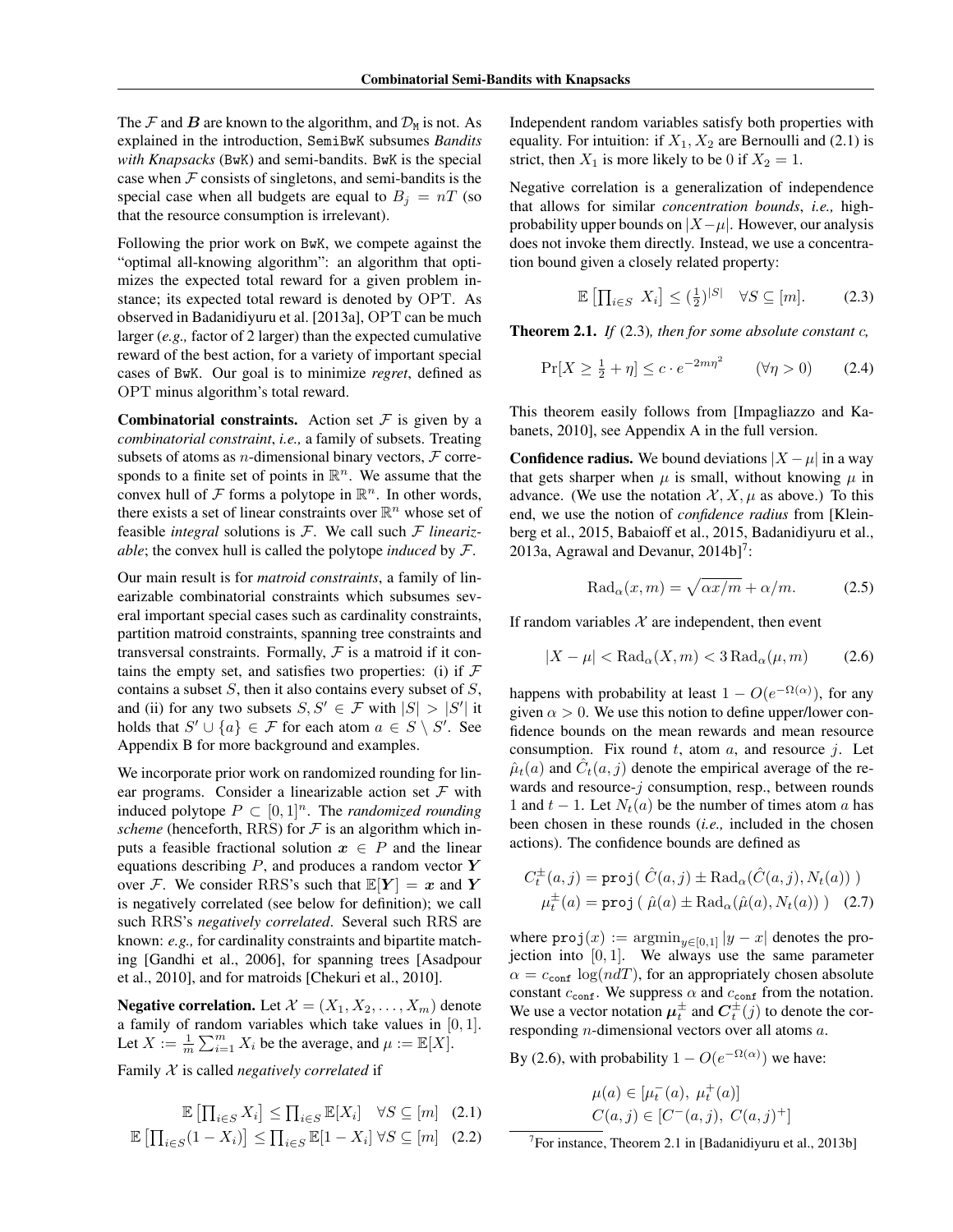# 3 Main algorithm

Let us define our main algorithm, called SemiBwK-RRS. The algorithm builds on an arbitrary RRS for the action set  $F$ . It is parameterized by this RRS, the polytope  $P$  induced by *F* (represented as a collection of linear constraints), and a number  $\epsilon > 0$ . In each round *t*, it recomputes the upper/lower confidence bounds, as defined in (2.7), and solves the following linear program:

maximize 
$$
\mu_t^+ \cdot x
$$
  
\nsubject to  $C_t^-(j) \cdot x \le \frac{B(1-\epsilon)}{T}, \quad j \in [d]$  (LP<sub>ALG</sub>)  
\n $x \in \mathcal{P}$ 

This linear program defines a linear relaxation of the original problem which is "optimistic" in the sense that it uses upper confidence bounds for rewards and lower confidence bounds for consumption. The linear relaxation is also "conservative" in the sense that it rescales the budget by  $1 - \epsilon$ . Essentially, this is to ensure that the algorithm does not run out of budget with high probability. Parameter  $\epsilon$  will be fixed throughout. For ease of notation, we will denote  $B_{\epsilon} := (1 - \epsilon)B$  henceforth. The LP solution *x* can be seen as a probability vector over the atoms. Finally, the algorithm uses the RRS to convert the LP solution into a feasible action. The pseudocode is given as Algorithm 1.

Algorithm 1: SemiBwK-RRS

**input:** an RRS for action set  $\mathcal{F}$ , induced polytope  $\mathcal{P}$  (as a set of linear constraints),  $\epsilon > 0$ .

**for**  $t = 1, 2, ..., T$  **do** 

- 1. Recompute Confidence Bounds as in (2.7)
- 2. **Obtain fractional solution**  $x_t \in [0, 1]^n$  by solving the linear program LP<sub>ALG</sub>.
- 3. **Obtain a feasible action**  $S_t \in \mathcal{F}$  by invoking the RRS on vector *xt*.
- 4. Semi-bandit Feedback: observe the rewards/consumption for all atoms  $a \in S_t$ .

If action set  $F$  is described by a matroid constraint, we can use the negatively correlated RRS from Chekuri et al. [2010]. In particular, we obtain a complete algorithm for several combinatorial constraints commonly used in the literature on semi-bandits, such as partition matroid constraints, spanning trees. More background on matroid constraints can be found in the full version (see Appendix B).

Theorem 3.1. *Consider the* SemiBwK *problem with a linearizable action set F that admits a negatively correlated* RRS*. Then algorithm* SemiBwK-RRS *with this* RRS *achieves expected regret bound at most the following.*

$$
O(\log(ndT))\sqrt{n}\left(\text{OPT}/\sqrt{B} + \sqrt{T + \text{OPT}}\right) \quad (3.1)
$$

*Here T is the time horizon, n is the number of atoms, and B* is the budget. We require  $B > 3(\alpha n + \sqrt{\alpha nT})$ , where  $\alpha = \Theta(\log(n dT))$  *is the parameter in confidence radius. Parameter*  $\epsilon$  *in the algorithm is set to*  $\sqrt{\frac{\alpha n}{B}} + \frac{\alpha n}{B} + \frac{\sqrt{\alpha nT}}{B}$ .

Corollary 3.2. *Consider the setting in Theorem 3.1 and assume that the action set F is defined by a matroid on the set of atoms. Then, using the negatively correlated* RRS *from [Chekuri et al., 2010], we obtain regret bound* (3.1)*.*

The proof of the theorem is very technical. We provide an overview below, and defer the full proof to the full version. We actually prove a slightly stronger statement involving high-probability regret rather than expected regret.

#### 3.1 Proof overview of Main Result

First, we argue that LP<sub>ALG</sub> provides a good benchmark that we can use instead of OPT. Specifically, at any given round, the optimal value for LP<sub>ALG</sub> in each round is at least  $\frac{1}{T}(1-\epsilon)$  OPT with high probability. We prove this by constructing a series of LPs, starting with a generic linear relaxation for BwK and ending with  $LP_{ALG}$ , and showing that the optimal value does not decrease along the series.

Next we define an event that occur with high probability, henceforth called *clean event*. This event concerns total rewards, and compares our algorithm against LP<sub>ALG</sub>:

$$
\begin{aligned} \left| \sum_{t \in [T]} r_t - \sum_{t \in [T]} \mu_t^+ \cdot x_t \right| \\ &\le O\left(\sqrt{\alpha n \sum_{t \in [T]} r_t} + \sqrt{\alpha n} T + \alpha n\right). \end{aligned} \tag{3.2}
$$

We prove that it is indeed a high-probability event in three steps. First, we relate the algorithm's reward  $\sum_t r_t$  to its expected reward  $\sum_{t} \mu \cdot S_t$ , where we interpret the chosen action  $S_t$ , a subset of atoms, as a binary vector over the atoms. Then we relate  $\sum_{t} \mu \cdot S_t$  to  $\sum_{t} \mu_t^+ \cdot S_t$ , replacing expected rewards with the upper confidence bounds. Finally, we relate  $\sum_{t} \mu_t^+ \cdot S_t$  to  $\sum_{t} \mu_t^+ \cdot x_t$ , replacing the output of the RRS with the corresponding expectations. Putting it together, we relate algorithm's reward to  $\sum_{t} \mu_t^+ \cdot x_t$ , as needed. It is essential to bound the deviations in the sharpest way possible; in particular, the naive  $\tilde{O}(\sqrt{T})$  bounds are not good enough. To this end, we use several tools: the confidence radius from (2.5), the negative correlation property of the RRS, and another concentration bound from prior work.

A similar "clean event" (with a similar proof) concerns the total resource consumption of the algorithm. We condition on both clean events, and perform the rest of the analysis via a "deterministic" argument not involving probabilities. In particular, we use the second "clean event" to guarantee that the algorithm never runs out of resources.

We use negative correlation via a rather delicate argument. We extend the concentration bound in Theorem 2.1 to a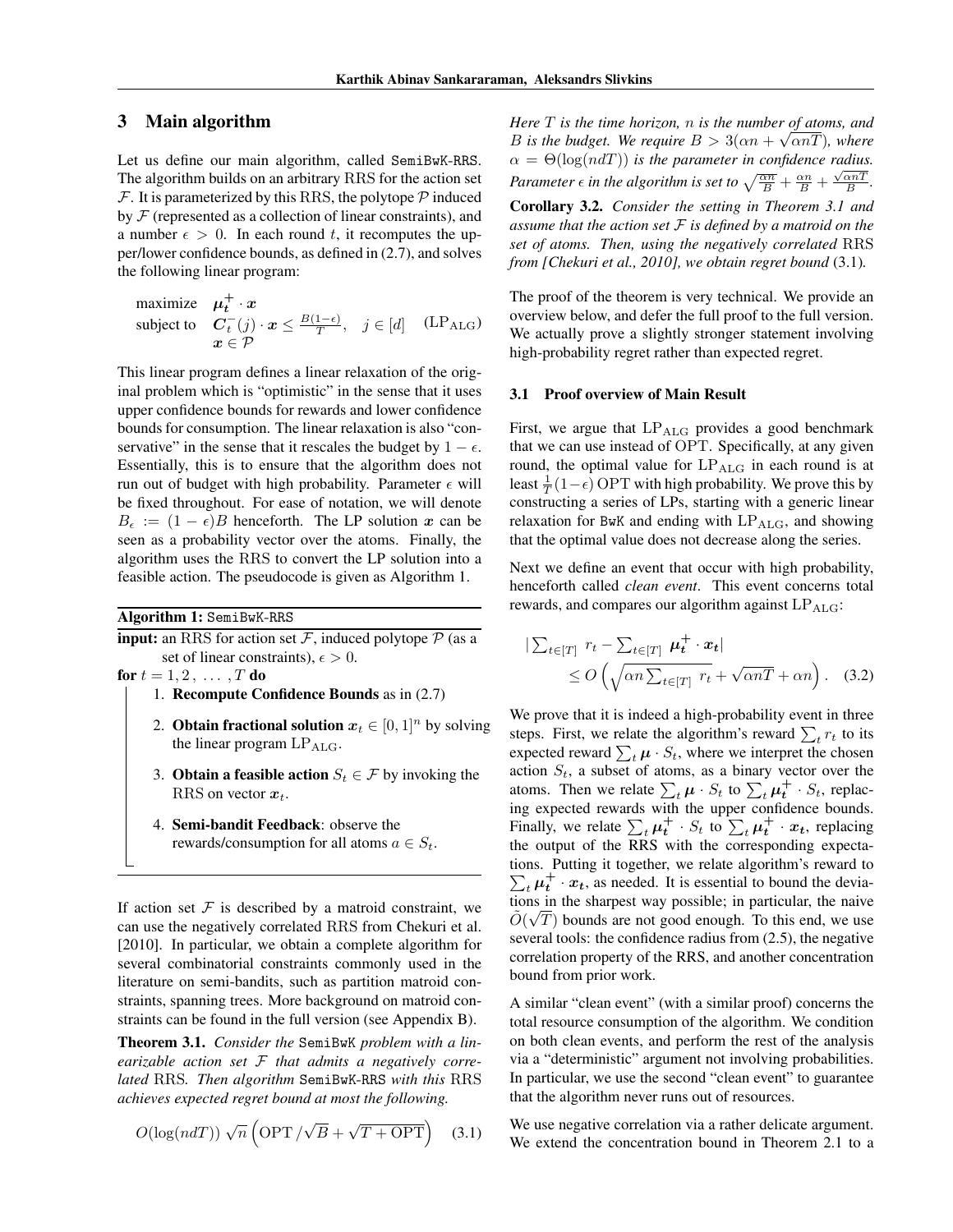random process that evolves over time, and only assumes that property (2.3) holds within each round conditional on the history. For a given round, we start with a negative correlation property of *S<sup>t</sup>* and construct another family of random variables that conditionally satisfies (2.3). The extended concentration bound is then applied to this family. The net result is a concentration bound for  $\sum_{t} \mu_t^+ \cdot S_t$  *as if* we had  $n \times T$  independent random variables there.

#### 3.2 Running time of the algorithm

The algorithm does two computationally intensive steps in each round: solves the linear program  $(LP<sub>ALG</sub>)$  and runs the RRS. For matroid constraints, the RRS from Chekuri et al. [2010] has  $O(n^2)$  running time. Hence, in the general case the computational bottleneck is solving the LP, which has *n* variables and  $O(2^n)$  constraints. Matroids are known to admit a polynomial-time seperation oracle [*e.g.,* see Schrijver, 2002]. It follows that the entire set of constraints in  $LP<sub>ALG</sub>$  admits a polynomial-time separation oracle, and therefore we can use the Ellipsoid algorithm to solve  $LP_{\text{ALG}}$  in polynomial time. For some classes of matroid constraints the LP is much smaller: *e.g.,* for cardinality constraints (just  $d + 1$  constraints) and for traversal matroids on bipartite graphs (just  $2n+d$  constraints). Then near-linear-time algorithms can be used.

Our algorithm works under any negatively correlated RRS. We can use this flexibility to improve the per-round running time for some special cases. (Making decisions extremely fast is often critical in practical applications of bandits [*e.g.,* see Agarwal et al., 2016].) We obtain near-linear per-round running times for cardinality constraints and partition matroid constraints. Indeed,  $LP_{ALG}$  can be solved in near-linear time, as mentioned above, and we can use a negatively correlated RRS from [Gandhi et al., 2006] which runs in linear time. These classes of matroid constraints are important in our applications (see Section 4).

### 4 Applications and special cases

Let us discuss some notable examples of SemiBwK (which generalize some of the numerous applications listed in Badanidiyuru et al. [2013a]). Our results for these examples improve exponentially over a naive application of the BwK framework. Compared to what can be derived from [Agrawal and Devanur, 2014a, 2016], our results feature a substantially better dependence on parameters, a much better per-round running time, and apply to a wider range of parameters. However, we leave open the possibility that the regret bounds can be improved for some special cases.

Dynamic pricing. The dynamic pricing application is as follows. The algorithm has *d* products on sale with limited supply: for simplicity, *B* units of each. Following Besbes and Zeevi [2012], we allow supply constraints *across*

products, *e.g.,* a "gadget" that goes into multiple products. In each round *t*, an agent arrives (who can buy any subset of the products), the algorithm chooses a vector of prices  $p_t \in [0, 1]^d$  to offer the agent, and the agent chooses what to buy at these prices. For simplicity, the agent is interested in buying (or is only allowed to buy) at most one item of each product. The agent has a valuation vector over products, so that the agent buys a given product if and only if her valuation for this product is at least as high as the offered price. The entire valuation vector is drawn as an independent sample from a fixed and unknown distribution (but valuations may be correlated across products). The algorithm maximizes the total revenue from sales.

To side-step discretization issues, we assume that prices are restricted to a known finite subset  $S \subset [0, 1]$ . Achieving general regret bounds without such restriction appears beyond reach of the current techniques for BwK.<sup>8</sup>

To model it as a SemiBwK problem, the set of atoms is all price-product pairs. The combinatorial constraint is that at most one price is chosen for each product. (If an action does not specify a price for some product, the default price is used.) This is a "partition matroid" constraint, see Appendix B. Rewards correspond to revenue from sales, and resources correspond to inventory constraints.

We obtain regret  $\tilde{O}(d\sqrt{dB|S|} + \sqrt{T|S|})$  using Corollary 3.2, whenever  $B > \tilde{\Omega}(n + \sqrt{nT})$ . This is because  $OPT \leq dB$ , since that is the maximum number of products available, and the number of atoms is  $n = d|S|$ .

For comparison, results of [Agrawal and Devanur, 2014a, 2016] apply only when  $B > \sqrt{n} T^{3/4}$ , and yield regret bound of  $\tilde{O}(d^3|S|^2\sqrt{T})$ .<sup>9</sup> Thus, our regret bounds feature a better dependence on the number of allowed prices *|S|* (which can be very large) and the number of products *d*. Further, our regret bounds hold in a meaningful way for the much larger range of values for budget *B*.

For a naive application of the BwK framework, arms correspond to every possible realization of prices for the *d* products. Thus, we have  $|S|^d$  arms, with a corresponding exponential blow-up in regret.

Dynamic assortment. The dynamic assortment problem is similar to dynamic pricing in that the algorithm is selling *d* products to an agent, with a limited inventory *B* of each product, and is interested in maximizing the total revenue from sales. As before, agents can have arbitrary val-

<sup>&</sup>lt;sup>8</sup>Prior work on dynamic pricing with limited supply [*e.g.,* Besbes and Zeevi, 2009, Babaioff et al., 2015, Badanidiyuru et al., 2013a] achieves regret bounds without restricting itself to a particular finite set of prices, but only for a simple special case of (essentially) a single product.

<sup>&</sup>lt;sup>9</sup>We obtain this by plugging in OPT  $\leq$  *dB* and  $n = d|S|$ into their regret bound. For dynamic pricing the total per-resource consumption is bounded by 1, so we can apply their results without rescaling the consumption.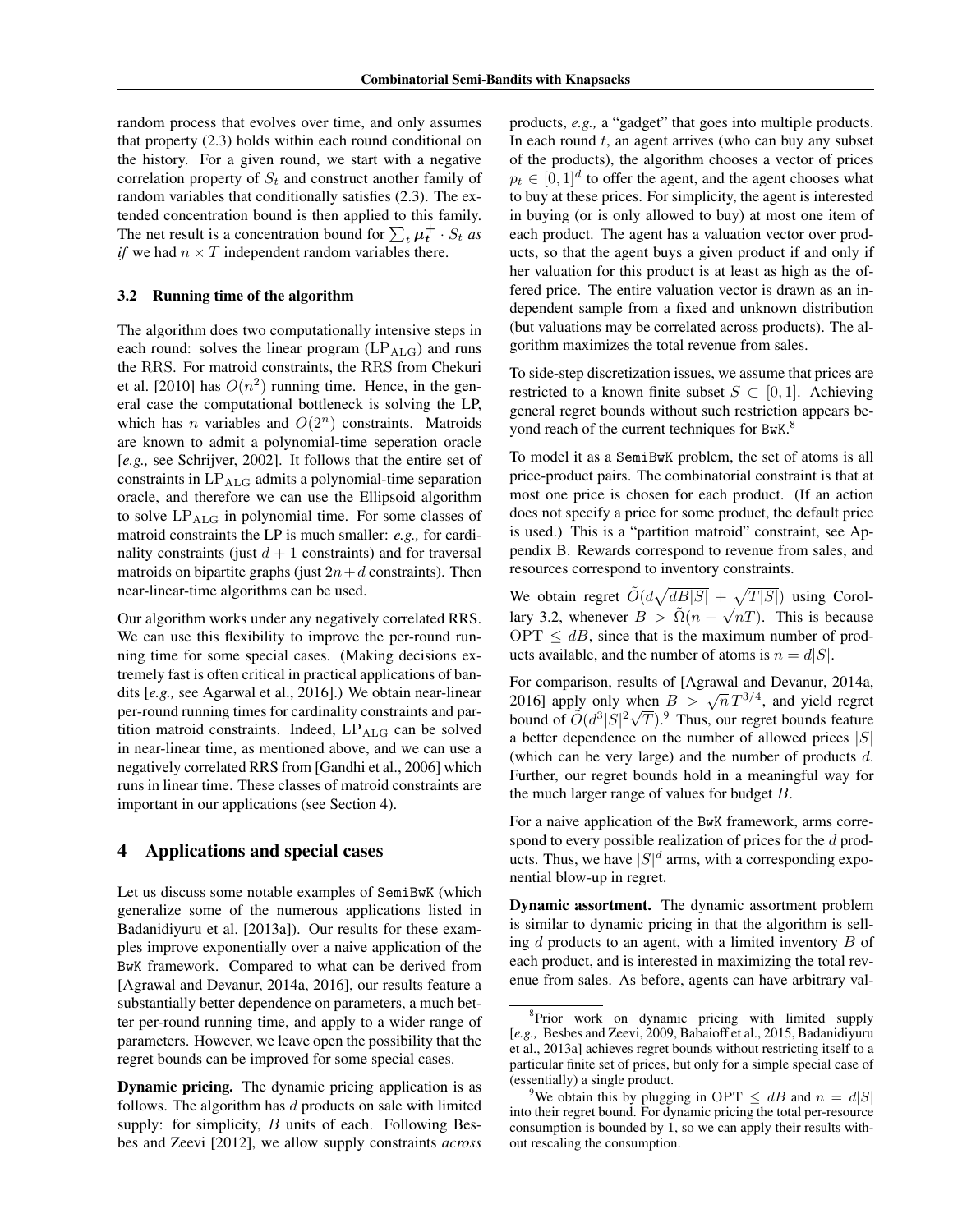uation vectors, drawn from a fixed but unknown distribution. However, the algorithm chooses which products to offer, whereas all prices are fixed externally. There is a large number of products to choose from, and any subset of  $k \ll d$  of them can be offered in any given round.

To model this as SemiBwK, atoms correspond to products, and actions correspond to subsets of at most *k* atoms. The combinatorial constraint forms a matroid (see Appendix B). Rewards correspond to sales, and resources correspond to products, as in dynamic pricing. Since  $\text{OPT} \leq$  $\min(dB, kT)$ , Corollary 3.2 yields regret  $\tilde{O}(k\sqrt{dT})$  when  $B > \Omega(T)$ , and regret  $\tilde{O}(d\sqrt{dB} + \sqrt{dT})$  in general.

In a naive application of BwK, arms are subsets of *k* products. Hence, we have  $O(d^k)$  arms. The other parameters of the problem remain the same. This leads to regret bound  $\tilde{O}(d\sqrt{Bd^k})$ , with an exponential dependence on *k*.

Repeated auctions. Consider a repeated auction with adjustable parameters, *e.g.,* repeated second-price auction with reserve price that can be adjusted from one round to another. While prior work [Cesa-Bianchi et al., 2013, Badanidiyuru et al., 2013a] concerned running one repeated auction, we generalize this scenario to multiple repeated auctions with shared inventory (*e.g.,* the same inventory may be sold via multiple channels to different audiences).

More formally, the auctioneer is running *r* simultaneous repeated auctions to sell a shared inventory of *d* products, with limited supply *B* of each product (*e.g.,* different auctions can cater to different audiences). Each auction has a parameter which the algorithm can adjust over time. We assume that this parameter comes from a finite domain  $S \subset [0, 1]$ . For simplicity, assume the auctions are synchronized with one another. As in prior work, we assume that in every round of each auction a fresh set of participants arrives, sampled independently from a fixed joint distribution, and only a minimal feedback is observed: the products sold and the combined revenue.

Following prior work [Cesa-Bianchi et al., 2013, Badanidiyuru et al., 2013a], we only assume minimal feedback: for each auction, what were the products sold and what was the combined revenue from this auction. In particular, we do not assume that the algorithm has access to participants' bids. Not using participants' bids is desirable for privacy considerations, and in order to reduce the participants' incentives to game the learning algorithm.

To model this problem as SemiBwK, atoms are all auctionparameter pairs. The combinatorial constraint is that an action must specify at most one parameter value for each auction. This corresponds to partition matroid constraints, see Appendix B. There is a "default parameter" for each auction, in case an action does not specify the parameter. We have a resource for each product being auctioned. For simplicity, each product has supply of *B*. Note that  $OPT \leq$ *dB* and number of atoms is  $n = r|S|$ . Hence, our main result yields regret  $\tilde{O}(d\sqrt{r|S|B} + \sqrt{r|S|T}).$ 

A naive application of the BwK framework would have arms that correspond to all possible combinations of parameters, for the total of  $O(|S|^r)$  arms. Again, we have an exponential blow-up in regret. Alternatively, one may try running *r* seperate instances of BwK, one for each auction, but that may result result in budgets being violated since the items are shared across the auctions and it is unclear a priori how much of each item will be sold in each auction.

One can also consider a "flipped" version of the previous example, where the algorithm is a bidder rather than the auction maker. The bidder participates in *r* repeated auctions, *e.g.,* ad auctions for different keywords. We assume a stationary environment: bidder's utility from a given bid in a given round of a given auction is an independent sample from a fixed but unknown distribution. The only limited resource here is the bidder's budget *B*. Bids are constrained to lie in a finite subset *S*.

To model this as SemiBwK, atoms correspond to the auction-bid pairs. The combinatorial constraint is that each action must specify at most one bid for each auction. (There is a "default bid" for each auction in case an action does not specify the bid for this auction.) There is exactly one resource, which is money and the total budget is *B*. Note that the number of atoms is  $n = r|S|$ . Hence, our main result yields regret  $O(OPT \sqrt{r|S|}/B + \sqrt{r|S|T})$ .

A naive application of BwK would have arms that correspond to all possible combinations of bids, for the total of  $O(|S|^r)$  arms; so we have an exponential blow-up in regret.

# 5 Numerical Simulations

We ran some experiments on simulated datasets in order to compare our algorithm, SemiBwK-RRS, with some prior work that can be used to solve SemiBwK:

- *•* the primal-dual algorithm for BwK from Badanidiyuru et al. [2013a], denoted pdBwK.
- an algorithm for combinatorial semi-bandits with a matroid constraint: "Optimistic Matroid Maximization" from Kveton et al. [2014], denoted OMM.
- *•* the linear-contextual BwK algorithm from Agrawal and Devanur [2016], discussed in the Introduction, denoted linCBwK.

To speed up the computation in linCBwK, we used a heuristic modification suggested by the authors in a private communication. This modification did not substantially affect average rewards in our preliminary experiments. We also made a heuristic improvement to our algorithm, setting  $\epsilon = 0$  and  $\alpha = 5$ . We use the same value of  $\alpha$  for the pdBwK algorithm as well.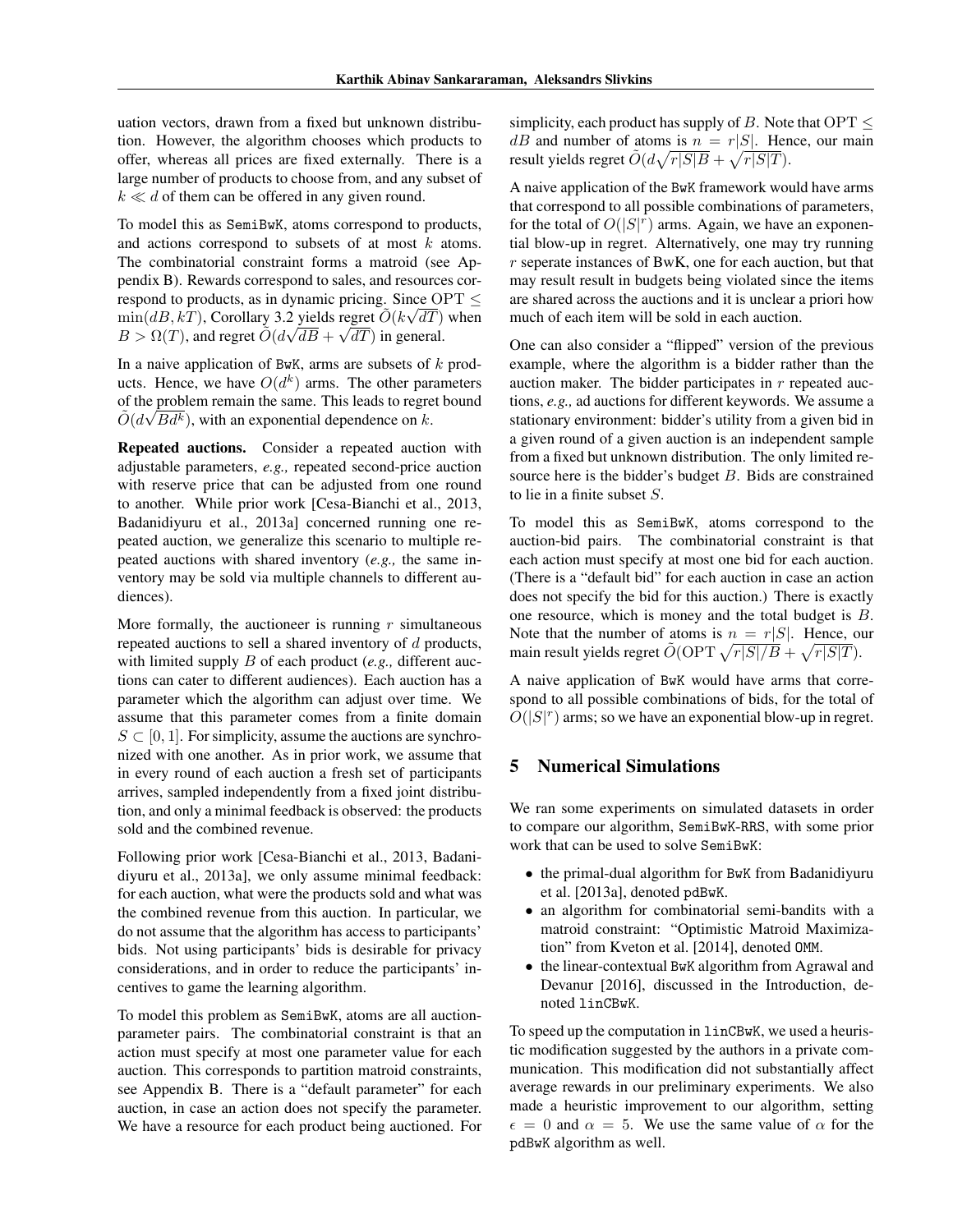

O SemiBwK-RRS O OMM O linBwK-sample O PD-BwK O LP-OPT

Figure 1: Experimental Results for Dynamic Assortment (left) and Dynamic Pricing (right) problems for *n* = 26.

Problem instances. We did not attempt to comprehensively cover the huge variety of problem instances in SemiBwK. Instead, we focus on several representative special cases. Below we describe experiments with two applications from Section 4. We also experimented with some other special cases, with qualitatively similar results; more details can be found in the full version.

The first experiment is on dynamic assortment. We have *n* products, and for each product *i* there is an atom *i* and a resource *i*. The (fixed) price for each product is generated as an independent sample from  $U_{[0,1]}$ , a uniform distribution on [0*,* 1]. At each round, we sample the buyers's valuation from  $U_{[0,1]}$ , independently for each product. If the valuation for a given product is greater than the price, one item of this product is sold (and then the reward for atom *i* is the price, and consumption of resource *i* is 1). Else, we set reward for atom *i* and consumption for resource *i* to be 0.

The second experiment is on dynamic pricing with two products. We have *n/*2 allowed prices, uniformly spaced in the [0*,* 1] interval. Recall that atoms correspond to priceproduct pairs, for the total of *n* atoms. In each round *t*, the valuation  $v_{t,i}$  for each product *i* is chosen independently from a normal distribution  $\mathcal{N}(v_i^0, 1)$  truncated on [0, 1]. The mean valuation  $v_i^0$  is drawn (once for all rounds) from  $U_{[0,1]}$ . If  $v_{t,i}$  is greater than the offered price p, one item of this product is sold. Then reward for the corresponding atom  $(p, i)$  is the price  $p$ , and consumption of product *i* is 1. If there is no sale for this product, the reward and consumption for each atom  $(p, i)$  is set to 0.

Experimental setup and results. We choose various values of *n*, *B* and *T* and run our algorithms on the above two datasets assuming both a uniform matroid constraint and a partition matroid constraint. We choose  $n \in \{6, 26\}$ ,  $T \in \{1000, 2000, 3000, 4000, 5000, 6000\}$  and  $B = T/2$ . The maximum number of atoms in any action is set to

**Comparison of Running Times**  $13$ log(micro seconds per step) 10 3 0 20 30 40 50 75  $10$ 100 Value of n

Figure 2: Variation of per-step running times as *n* increases for the various algorithms.

 $K = 2$ . For a given algorithm, dataset and configuration of *n* and *T*, we simulate each algorithm for 20 independent runs and take the average. We calculate the total reward obtained by the algorithm at the end of *T* time-steps.

Figure 3 shows results for  $n = 26$ . Our algorithm achieves the best total reward among the competitors. As a benchmark, we included the performance of the fractional allocation in  $LP_{\text{OPT}}$ .

Additional experiment. linCBwK and pdBwK have running times proportional to the number of actions. We ran an additional experiment which compared per-step running times. We first calculate the average running time for every 10 steps and take the median of 50 such runs. For both Uniform matroid and Partition matroid, we run the faster RRS due to Gandhi et al. [2006]. See Figure 2 for results.

Acknowledgements. Karthik would like to thank Aravind Srinivasan for some useful discussions.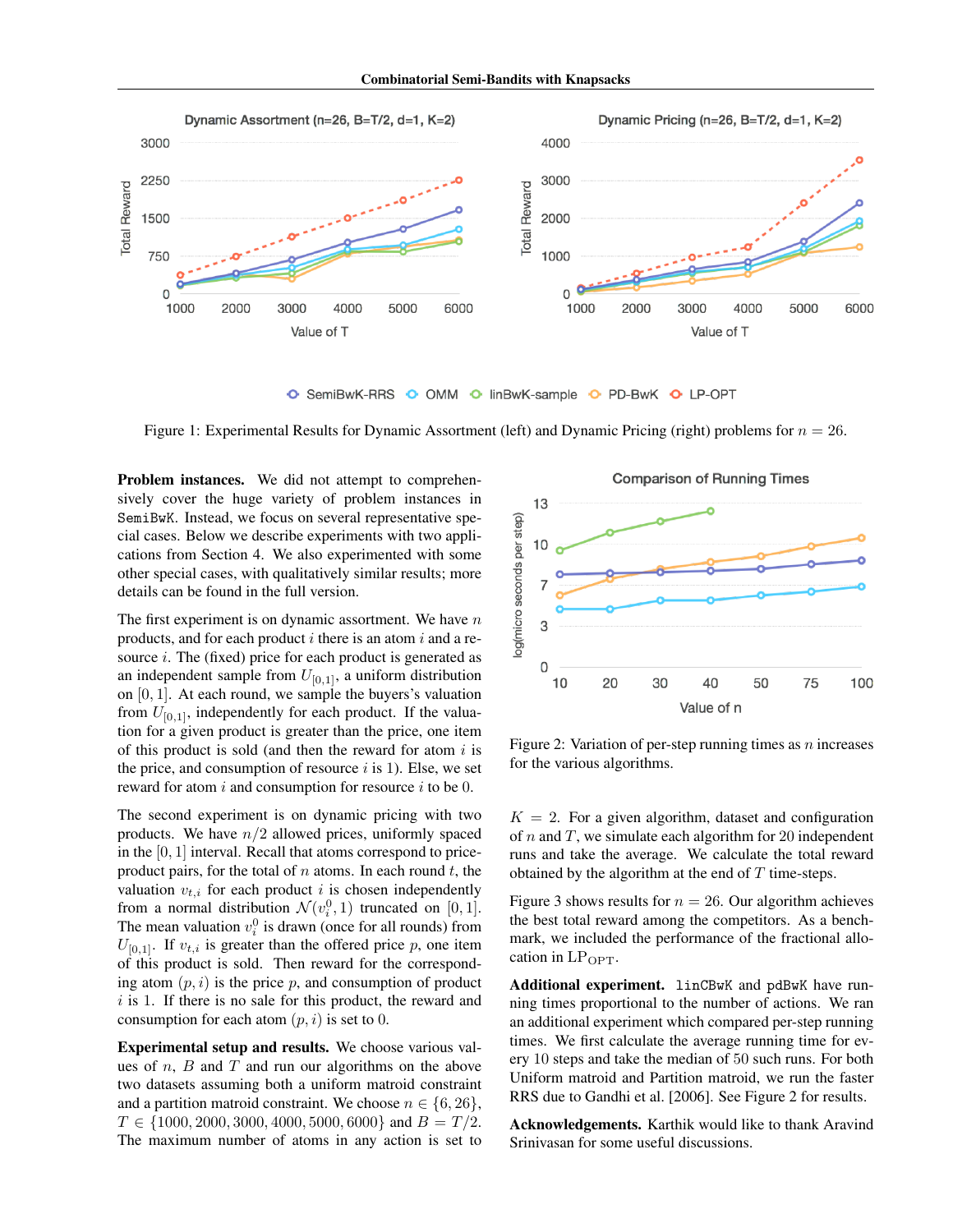# References

- A. Agarwal, S. Bird, M. Cozowicz, M. Dudik, J. Langford, L. Li, L. Hoang, D. Melamed, S. Sen, R. Schapire, and A. Slivkins. Multiworld testing: A system for experimentation, learning, and decision-making, 2016. A white paper, available at https://github.com/Microsoft/mwt-ds/ raw/master/images/MWT-WhitePaper.pdf.
- S. Agrawal and N. R. Devanur. Bandits with concave rewards and convex knapsacks. In *15th ACM Conf. on Economics and Computation (ACM EC)*, 2014a.
- S. Agrawal and N. R. Devanur. Bandits with concave rewards and convex knapsacks. In *Proceedings of the fifteenth ACM conference on Economics and computation*, pages 989–1006. ACM, 2014b.
- S. Agrawal and N. R. Devanur. Linear contextual bandits with knapsacks. In *29th Advances in Neural Information Processing Systems (NIPS)*, 2016.
- S. Agrawal, N. R. Devanur, and L. Li. An efficient algorithm for contextual bandits with knapsacks, and an extension to concave objectives. In *29th Conf. on Learning Theory (COLT)*, 2016.
- V. Anantharam, P. Varaiya, and J. Walrand. Asymptotically efficient allocation rules for the multiarmed bandit problem with multiple plays-part i: Iid rewards. *IEEE Transactions on Automatic Control*, 32(11):968–976, 1987.
- A. Asadpour, M. X. Goemans, A. Madry, S. O. Gharan, and A. Saberi. An o (log n/log log n)-approximation algorithm for the asymmetric traveling salesman problem. In *SODA*, volume 10, pages 379–389. SIAM, 2010.
- P. Auer, N. Cesa-Bianchi, and P. Fischer. Finite-time analysis of the multiarmed bandit problem. *Machine Learning*, 47(2-3):235–256, 2002.
- M. Babaioff, S. Dughmi, R. D. Kleinberg, and A. Slivkins. Dynamic pricing with limited supply. *ACM Trans. on Economics and Computation*, 3(1):4, 2015. Special issue for *13th ACM EC*, 2012.
- A. Badanidiyuru, R. Kleinberg, and Y. Singer. Learning on a budget: posted price mechanisms for online procurement. In *13th ACM Conf. on Electronic Commerce (EC)*, pages 128–145, 2012.
- A. Badanidiyuru, R. Kleinberg, and A. Slivkins. Bandits with knapsacks. In *54th IEEE Symp. on Foundations of Computer Science (FOCS)*, 2013a.
- A. Badanidiyuru, R. Kleinberg, and A. Slivkins. Bandits with knapsacks. A technical report on arxiv.org., May 2013b.
- A. Badanidiyuru, J. Langford, and A. Slivkins. Resourceful contextual bandits. In *27th Conf. on Learning Theory (COLT)*, 2014.
- O. Besbes and A. Zeevi. Dynamic pricing without knowing the demand function: Risk bounds and near-optimal algorithms. *Operations Research*, 57:1407–1420, 2009.
- O. Besbes and A. J. Zeevi. Blind network revenue management. *Operations Research*, 60(6):1537–1550, 2012.
- S. Bubeck and N. Cesa-Bianchi. Regret Analysis of Stochastic and Nonstochastic Multi-armed Bandit Problems. *Foundations and Trends in Machine Learning*, 5 (1), 2012.
- N. Cesa-Bianchi, C. Gentile, and Y. Mansour. Regret minimization for reserve prices in second-price auctions. In *ACM-SIAM Symp. on Discrete Algorithms (SODA)*, 2013.
- C. Chekuri, J. Vondrak, and R. Zenklusen. Dependent randomized rounding via exchange properties of combinatorial structures. In *Foundations of Computer Science (FOCS), 2010 51st Annual IEEE Symposium on*, pages 575–584. IEEE, 2010.
- C. Chekuri, J. Vondrák, and R. Zenklusen. Multi-budgeted matchings and matroid intersection via dependent rounding. In *Proceedings of the twenty-second annual ACM-SIAM symposium on Discrete Algorithms*, pages 1080– 1097. SIAM, 2011.
- W. Chen, Y. Wang, and Y. Yuan. Combinatorial multiarmed bandit: General framework and applications. In S. Dasgupta and D. Mcallester, editors, *Proceedings of the 30th International Conference on Machine Learning (ICML-13)*, volume 28, pages 151–159. JMLR Workshop and Conference Proceedings, 2013.
- R. Combes, C. Jiang, and R. Srikant. Bandits with budgets: Regret lower bounds and optimal algorithms. *ACM SIG-METRICS Performance Evaluation Review*, 43(1):245– 257, 2015a.
- R. Combes, M. S. T. M. Shahi, A. Proutiere, et al. Combinatorial bandits revisited. In *Advances in Neural Information Processing Systems*, pages 2116–2124, 2015b.
- Y. Gai, B. Krishnamachari, and R. Jain. Learning multiuser channel allocations in cognitive radio networks: A combinatorial multi-armed bandit formulation. In *New Frontiers in Dynamic Spectrum, 2010 IEEE Symposium on*, pages 1–9. IEEE, 2010.
- Y. Gai, B. Krishnamachari, and R. Jain. Combinatorial network optimization with unknown variables: Multiarmed bandits with linear rewards and individual observations, Oct. 2012.
- R. Gandhi, S. Khuller, S. Parthasarathy, and A. Srinivasan. Dependent rounding and its applications to approximation algorithms. *Journal of the ACM (JACM)*, 53(3):324– 360, 2006.
- J. Gittins, K. Glazebrook, and R. Weber. *Multi-Armed Bandit Allocation Indices*. John Wiley & Sons, 2011.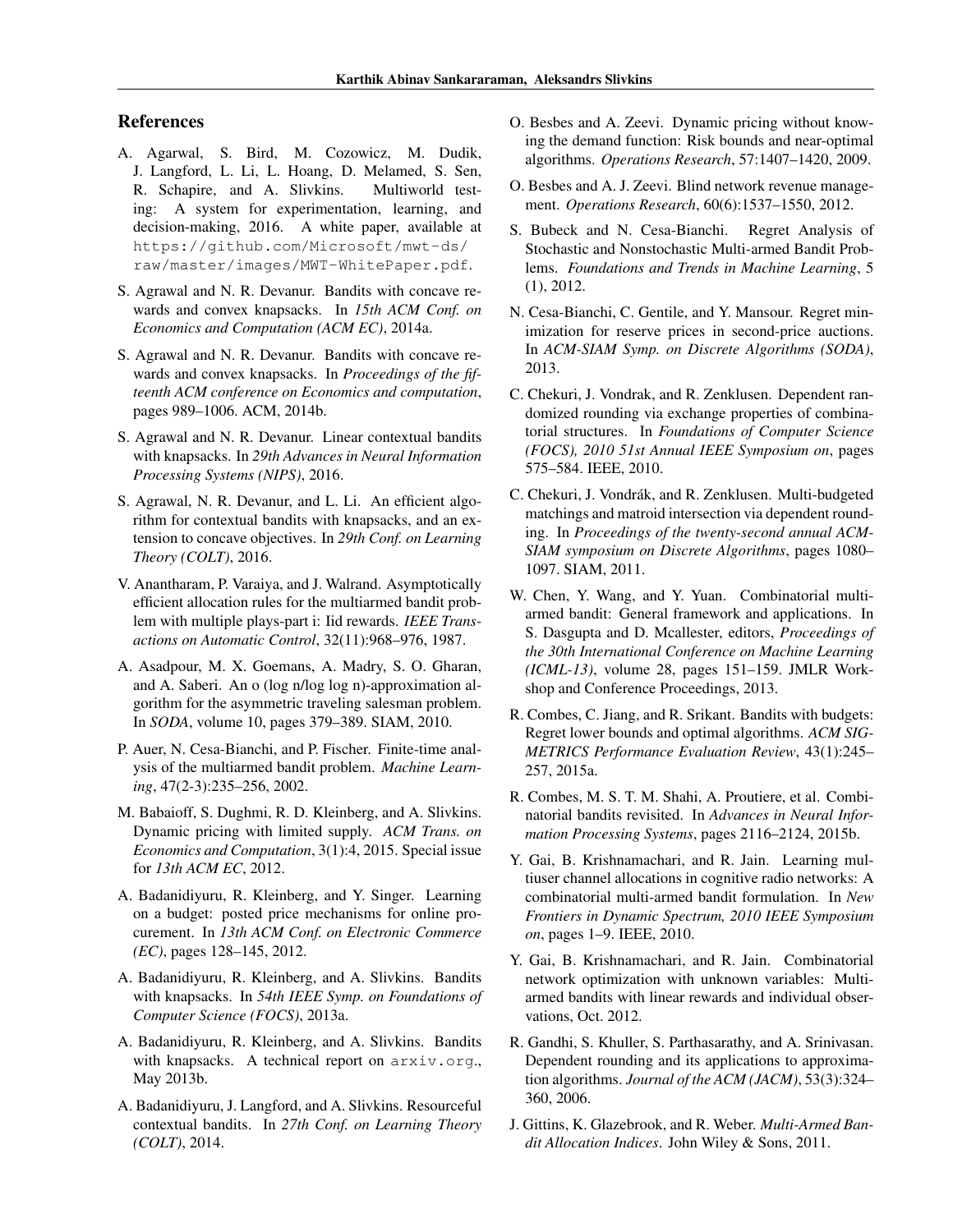- S. Guha and K. Munagala. Multi-armed Bandits with Metric Switching Costs. In *36th Intl. Colloquium on Automata, Languages and Programming (ICALP)*, pages 496–507, 2007.
- A. Gupta, R. Krishnaswamy, M. Molinaro, and R. Ravi. Approximation algorithms for correlated knapsacks and non-martingale bandits. In *52nd IEEE Symp. on Foundations of Computer Science (FOCS)*, pages 827–836, 2011.
- A. György, T. Linder, G. Lugosi, and G. Ottucsák. The on-line shortest path problem under partial monitoring. *J. of Machine Learning Research (JMLR)*, 8:2369–2403, 2007.
- R. Impagliazzo and V. Kabanets. Constructive proofs of concentration bounds. In *Approximation, Randomization, and Combinatorial Optimization. Algorithms and Techniques*, pages 617–631. Springer, 2010.
- S. Katariya, B. Kveton, C. Szepesvári, and Z. Wen. DCM bandits: Learning to rank with multiple clicks. In *Proceedings of the 33nd International Conference on Machine Learning, ICML 2016, New York City, NY, USA, June 19-24, 2016*, pages 1215–1224, 2016.
- R. Kleinberg, A. Slivkins, and E. Upfal. Bandits and experts in metric spaces. Working paper, published at http://arxiv.org/abs/1312.1277, 2015. Merged and revised version of conference papers in *ACM STOC 2008* and *ACM-SIAM SODA 2010*.
- A. Krishnamurthy, A. Agarwal, and M. Dudík. Contextual semibandits via supervised learning oracles. In *29th Advances in Neural Information Processing Systems (NIPS)*, 2016.
- B. Kveton, Z. Wen, A. Ashkan, H. Eydgahi, and B. Eriksson. Matroid bandits: Fast combinatorial optimization with learning. In N. L. Zhang and J. Tian, editors, *UAI*, pages 420–429. AUAI Press, 2014.
- B. Kveton, C. Szepesvari, Z. Wen, and A. Ashkan. Cascading bandits: Learning to rank in the cascade model. In D. Blei and F. Bach, editors, *Proceedings of the 32nd International Conference on Machine Learning (ICML-15)*, pages 767–776. JMLR Workshop and Conference Proceedings, 2015a.
- B. Kveton, Z. Wen, A. Ashkan, and C. Szepesvri. Tight regret bounds for stochastic combinatorial semi-bandits. In G. Lebanon and S. V. N. Vishwanathan, editors, *AIS-TATS*, JMLR Workshop and Conference Proceedings. JMLR.org, 2015b.
- T. L. Lai and H. Robbins. Asymptotically efficient Adaptive Allocation Rules. *Advances in Applied Mathematics*, 6:4–22, 1985.
- C. H. Papadimitriou and K. Steiglitz. *Combinatorial optimization: algorithms and complexity*. Courier Corporation, 1982.
- P. Raghavan and C. D. Tompson. Randomized rounding: a technique for provably good algorithms and algorithmic proofs. *Combinatorica*, 7(4):365–374, 1987.
- A. Rakhlin and K. Sridharan. BISTRO: an efficient relaxation-based method for contextual bandits. In *33nd Intl. Conf. on Machine Learning (ICML)*, 2016.
- H. Robbins. Some Aspects of the Sequential Design of Experiments. *Bull. Amer. Math. Soc.*, 58:527–535, 1952.
- K. A. Sankararaman and A. Slivkins. Semi-bandits with knapsacks. *CoRR*, abs/1705.08110, 2017. URL http: //arxiv.org/abs/1705.08110.
- A. Schrijver. *Combinatorial optimization: polyhedra and efficiency*, volume 24. Springer Science & Business Media, 2002.
- A. Singla and A. Krause. Truthful incentives in crowdsourcing tasks using regret minimization mechanisms. In *22nd Intl. World Wide Web Conf. (WWW)*, pages 1167– 1178, 2013.
- A. Slivkins. Dynamic ad allocation: Bandits with budgets. A technical report on arxiv.org/abs/1306.0155, June 2013.
- A. Slivkins and J. W. Vaughan. Online decision making in crowdsourcing markets: Theoretical challenges. *SIGecom Exchanges*, 12(2), December 2013.
- V. Syrgkanis, A. Krishnamurthy, and R. E. Schapire. Efficient algorithms for adversarial contextual learning. In *33nd Intl. Conf. on Machine Learning (ICML)*, 2016.
- W. R. Thompson. On the likelihood that one unknown probability exceeds another in view of the evidence of two samples. *Biometrika*, 25(3-4):285294, 1933.
- L. Tran-Thanh, A. Chapman, E. M. de Cote, A. Rogers, and N. R. Jennings.  $\epsilon$ -first policies for budget-limited multiarmed bandits. In *24th AAAI Conference on Artificial Intelligence (AAAI)*, pages 1211–1216, 2010.
- L. Tran-Thanh, A. Chapman, A. Rogers, and N. R. Jennings. Knapsack based optimal policies for budgetlimited multi-armed bandits. In *26th AAAI Conference on Artificial Intelligence (AAAI)*, pages 1134–1140, 2012.
- Z. Wang, S. Deng, and Y. Ye. Close the gaps: A learningwhile-doing algorithm for single-product revenue management problems. *Operations Research*, 62(2):318– 331, 2014.
- Z. Wen, B. Kveton, and A. Ashkan. Efficient learning in large-scale combinatorial semi-bandits. In F. R. Bach and D. M. Blei, editors, *ICML*, JMLR Workshop and Conference Proceedings, pages 1113–1122. JMLR.org, 2015.
- D. P. Williamson and D. B. Shmoys. *The design of approximation algorithms*. Cambridge university press, 2011.